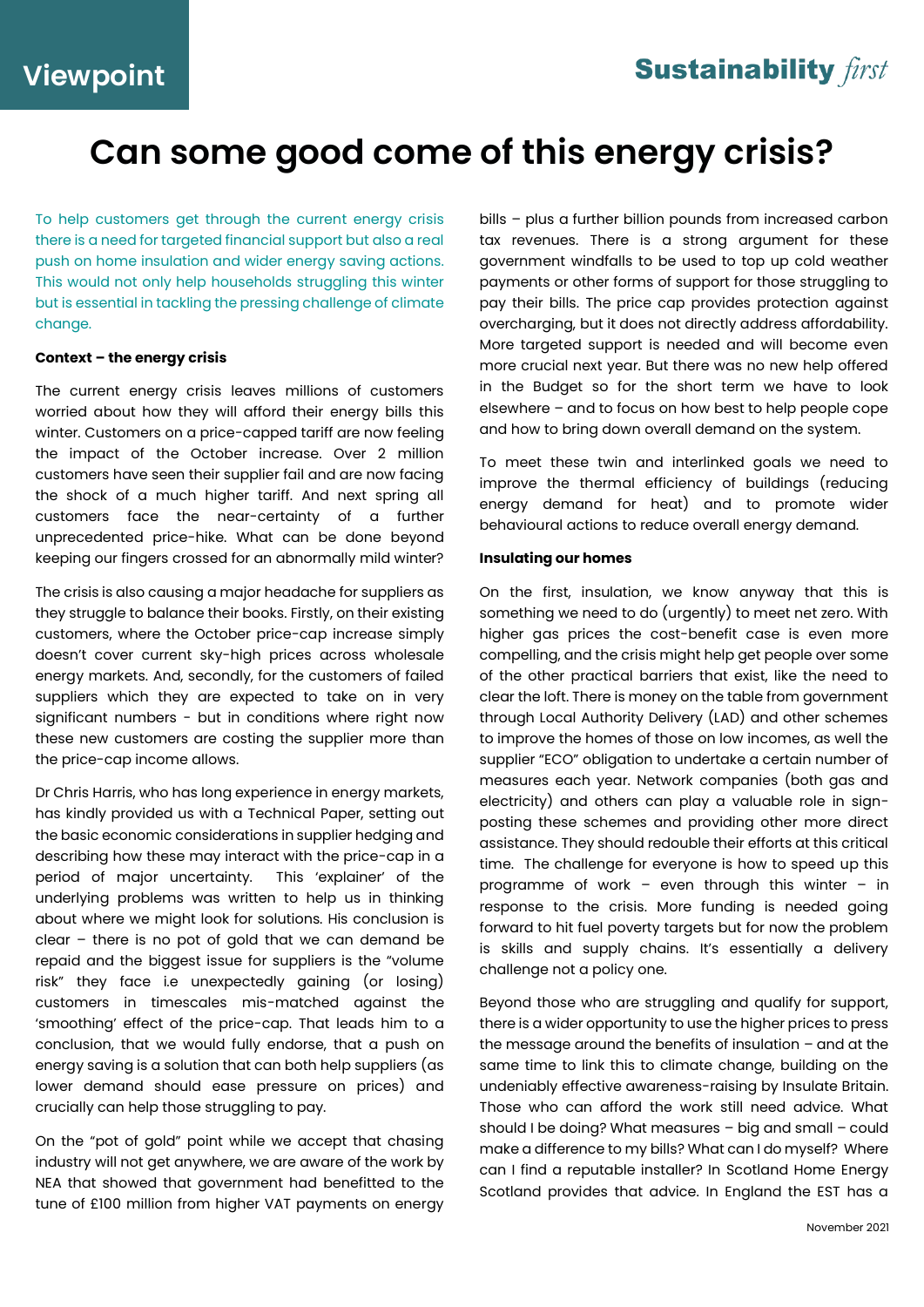# **Viewpoint**

website and the new Simple Energy Advice scheme<sup>1</sup> has a website and phoneline. However, the advice still feels generic rather than tailored to peoples' lifestyles and circumstances - and installers are thin on the ground. The Heat and Buildings Strategy offered nothing new on how to help able-to-pay households navigate through the practicalities of installing energy efficiency measures. Could the crisis provide an impetus for that to happen?

But even if it does and even with an accelerated programme for those on low incomes, we will struggle to do much to help people this winter. So, we need to look as well to the second strand - behaviour change.

#### **Behaviour change**

Here there is a more difficult line to tread. Delivering behaviour change and ensuring the right targeted messaging is hard given the diversity of needs and habits today. We know that many people already under-heat their homes to a level that is dangerous for their health. However, we also know that one of the groups most concerned about energy bills coming out of the Covid crisis was young people renting who may be having to manage household bills for the first time. For some of them basic energy education around putting on a jumper, closing the curtains and turning down the thermostat by a degree might actually be helpful. Tailored messages, delivered by the right "messenger" will be key to getting this right.

That said a common theme must be around encouraging people to take control of their energy use. We are now at a point where around 20 million smart meters have been rolled out which make energy more visible. One of the aims was to enable customers to better manage their energy use but the practical advice on how you do that remains limited. The smart meter can be as important in terms of reassuring people that they can afford to put the heating on as it can be in, for example, identifying the "vampire devices" that British Gas recently flagged as contributing heavily to bills. Linking the smart meter with smart heating controls might have an appeal for Generation Z and millennials.

Historically most suppliers have shown limited interest in really helping their customers reduce demand. They have licence obligations to provide energy efficiency advice to customers if they are debt-blocked<sup>2</sup> and when they install smart meters but performance on the latter is very variable with the latest SMICOP [compliance report](https://recportal.co.uk/web/guest/supplier-performance-reporting) showing a range across suppliers from 16% to 86% of customers saying they had been offered advice or information on how to use less gas or electricity<sup>3</sup>. Suppliers also have a general obligation to provide information on energy efficiency<sup>4</sup> including signposting to government funded sources of advice. Most suppliers' websites signpost to the EST but not to Home Energy Scotland or the new Simple Energy Advice scheme and they vary in how engaging or helpful their sites are on steps customers can take to manage their energy.

Suppliers are in the business of selling energy and the business model has always been one where the more they sell the more money they make. Has this crisis and the "volume risk" they face changed that? Suppliers could regain some of the moral high ground by really helping customers understand and manage their energy consumption, using smart meter data alongside targeted conversations. And if that doesn't happen – and perhaps in any event - Ofgem should review supplier performance in this area from both a compliance and "best practice" perspective.

Smart Energy GB also have an important role to play in this space, providing both information and motivation around energy saving. More generally they have found that a combination of "me" and "we" messaging is most effective in encouraging people to take up smart meters. So, on the same basis, if it's clear that reducing your energy demand is good for the planet, can help us get through this crisis without pushing prices up further – and will help bring down your bills (even a little bit) then taken together that should give people a reason to act.

At the start of the smart meter rollout DECC (as was) carried out a major piece of work<sup>5</sup> , drawing on behavioural insight theory around how to drive energy demand reductions. This highlighted the role of direct feedback (the IHD), indirect feedback from suppliers, advice and information and motivational campaigns. All of these have a role to play and we still need to push forward on all fronts.

One final reflection is that while this Viewpoint has focussed on energy efficiency there are similar discussions going on in the water sector where water companies have a price control incentive to reduce per capita consumption. There must be opportunities to join up the messaging more, in particular, around hot water usage. Water companies might find the energy crisis gives their messages new salience.

### **Sustainability** first

<sup>&</sup>lt;sup>1</sup> Set up in response to the **Each Home Counts** review of how to deliver insulation which merits revisiting

<sup>2</sup> Suppliers can prevent a customer who is in debt from switching away but must provide advice if they do so

<sup>3</sup>

<sup>4</sup> SLC 31F.13 in both gas and electricity

<sup>&</sup>lt;sup>5</sup> DECC Consumer Engagement Strategy - [consultation](https://webarchive.nationalarchives.gov.uk/ukgwa/20121217150421/http:/www.decc.gov.uk/assets/decc/11/consultation/smart-metering-imp-prog/4897-consumer-engagement-strategy-con-doc.pdf) (which contains more of the theory) an[d decision](https://assets.publishing.service.gov.uk/government/uploads/system/uploads/attachment_data/file/43042/7224-gov-resp-sm-consumer-engagement.pdf)